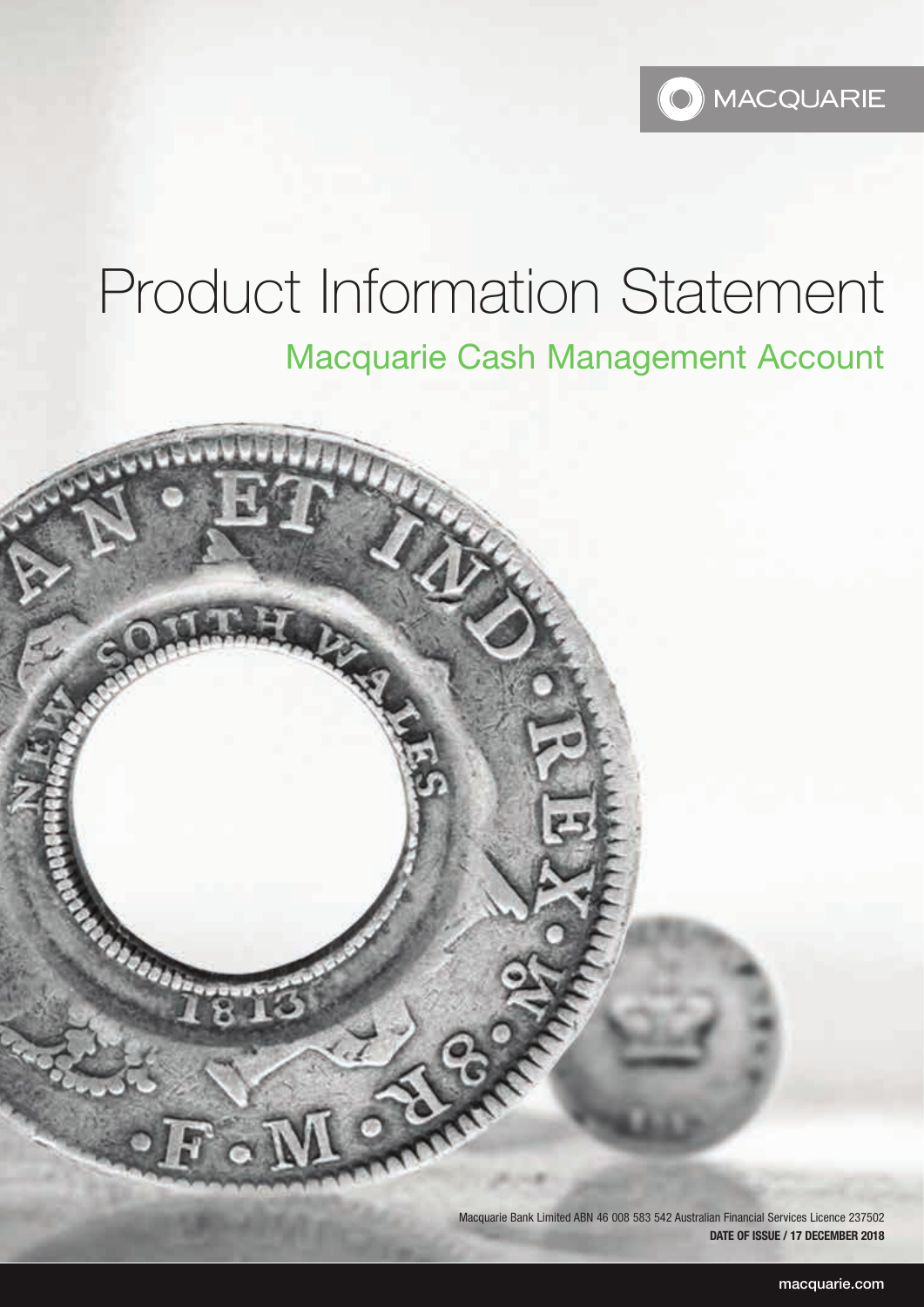# **Contents**

| Features at a glance and key risks         |    |
|--------------------------------------------|----|
| Key features                               |    |
| How do I start?                            |    |
| Adding to your Account                     | 05 |
| How do I withdraw?                         | 06 |
| How do I access information on my Account? |    |

The Macquarie Cash Management Account is provided by Macquarie Bank Limited ABN 46 008 583 542 AFSL 237502.

#### IMPORTANT INFORMATION

This *Product Information Statement* describes the features of the Macquarie Cash Management Account, and together with the separate *Further Information Guide* and the *Fees, limits and lodgement times* available online, contains the terms and conditions which apply to its operation. Please read these three documents carefully before deciding whether to open an Account.

The information in this Product Information Statement, including current standard fees, charges and any interest rates is current as at 17 December 2018 and is subject to change. You can find updated information on our website at **[macquarie.com/personal](www.macquarie.com/personal)** or by contacting us on 1800 806 310. A copy of any updated information is available free on request.

#### Financial Claims Scheme (FCS)

Under the FCS (commonly referred to as the Australian Government deposit guarantee) administered by APRA, the Australian Government has provided a guarantee on deposits subject to a limit for each account holder. Further information about the FCS can be obtained from the APRA website at<www.apra.gov.au>and the APRA hotline on 1300 558 849 (or +61 2 9210 3480 if calling from overseas).

#### Terms

In this Product Information Statement:

*We, our, us, Macquarie* means Macquarie Bank Limited.

You, your means you the Account holder(s). Where the context permits it also includes any person carrying out any account transaction on your behalf, for example a person you have given third party access to.

*Account* means your Macquarie Cash Management Account.

*Financial Services Professional* means an adviser, accountant, administrator, stockbroker, risk specialist, mortgage broker, intermediary or any person that acts on your behalf.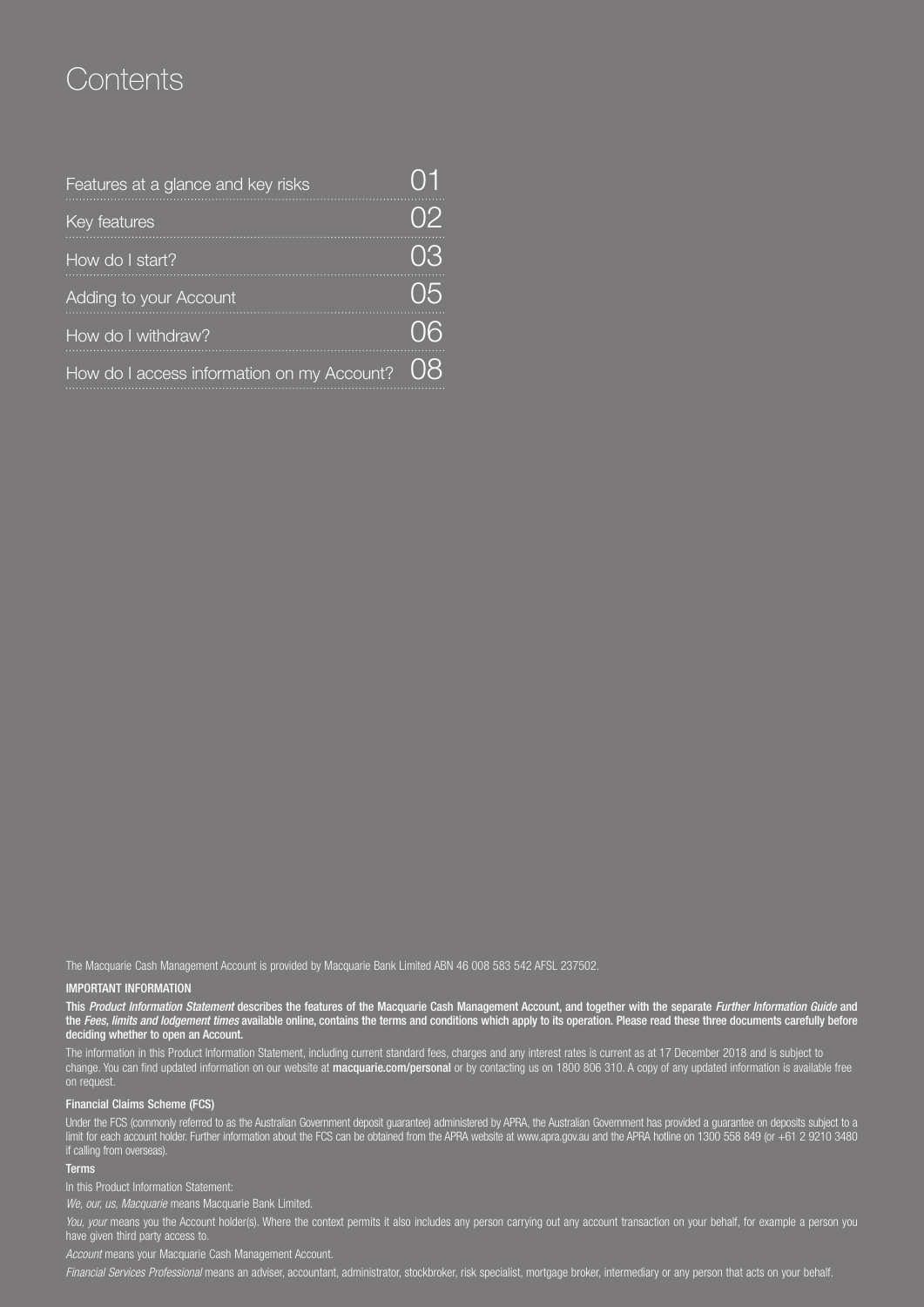# Features at a glance and key risks

| Interest                                                                                   | Calculated daily, paid monthly                                                                                                                                                                                                                                                                                                                                                  |
|--------------------------------------------------------------------------------------------|---------------------------------------------------------------------------------------------------------------------------------------------------------------------------------------------------------------------------------------------------------------------------------------------------------------------------------------------------------------------------------|
| <b>Government Guarantee</b>                                                                | The Account is a retail deposit with Macquarie and is therefore eligible for coverage under the<br>Australian Government's Financial Claims Scheme (Government Guarantee).                                                                                                                                                                                                      |
| <b>Deposits</b>                                                                            | <b>Funds transfers</b><br>Direct debits <sup>1</sup><br>BPAY® (Biller code 667022)<br>Cheque - you can deposit cheques at any branch of the National Australia Bank (NAB) or at<br>Macquarie offices by using your personalised deposit book<br>Refer to Adding to your Account on page 5 for further details.                                                                  |
| Withdrawals                                                                                | Funds transfers<br><b>BPAY</b><br>$\circ$<br>Direct debits<br>$\circ$<br>Personalised cheque book<br>Bank cheques <sup>2</sup><br>$\circ$<br>Overseas transfers <sup>3</sup><br>Refer to How do I withdraw? on page 6 for further details.                                                                                                                                      |
| How do I access my Account?                                                                | Manage your cash 24 hours a day, seven days a week <sup>4</sup> via Electronic Banking (including Online<br>Banking, Mobile Banking or Telephone Banking). With just a couple of clicks you can set up<br>online banking at macquarie.com or by downloading the Macquarie Mobile Banking app (IOS<br>or Android).<br>Refer to How do I withdraw? on page 6 for further details. |
| Greater visibility to help you<br>act quickly on investment<br>opportunities as they arise | Your Financial Services Professional can view your Account online and help you act quickly<br>$\bullet$ .<br>on investment opportunities as they arise<br>Give your accountant viewing access to your Account so they can download your current<br>$\circ$<br>and historical transaction reports themselves                                                                     |
| The perfect companion for<br>your self managed super fund<br>(SMSF)                        | All fund transactions appear on one consolidated statement, simplifying super fund<br>accounting, tax returns, end of year auditing and long-term record keeping<br>Download current and historical statements online, up to 10 years, worth of historical<br>$\circ$<br>statements are available online<br>Access personalised audit report online                             |
| Email and mobile                                                                           | It is important to keep your contact details such as your mobile and email address up to date<br>with us. We rely on these to provide you with secure codes and other authentication processes<br>to verify your identity and provide you with more secure banking services.                                                                                                    |
| Authorities on your account                                                                | Please consider carefully who you appoint as a third party authority on your Account as we may<br>follow their instructions as if they were yours. You may be liable for their transaction requests,<br>including if they result in financial loss. It's important that you understand this risk and what level<br>of access you give to them.                                  |

<sup>1</sup> Establish a direct debit into your Account via the *Direct Debit Request* form available online.

- <sup>2</sup> You can request a bank cheque to be drawn on your behalf via the Withdrawal form or request a new personalised cheque book by contacting us.
- <sup>3</sup> The online International Money Transfer service is provided by OzForex ABN 65 092 375 703 AFSL 226484. Register for this service online at <internationalmoneytransfers.com.au>

® Registered to BPAY Pty Ltd ABN 69 079 137 518.

<sup>4</sup> While your instructions can be given at any time, transactions will not be effected outside of banking hours.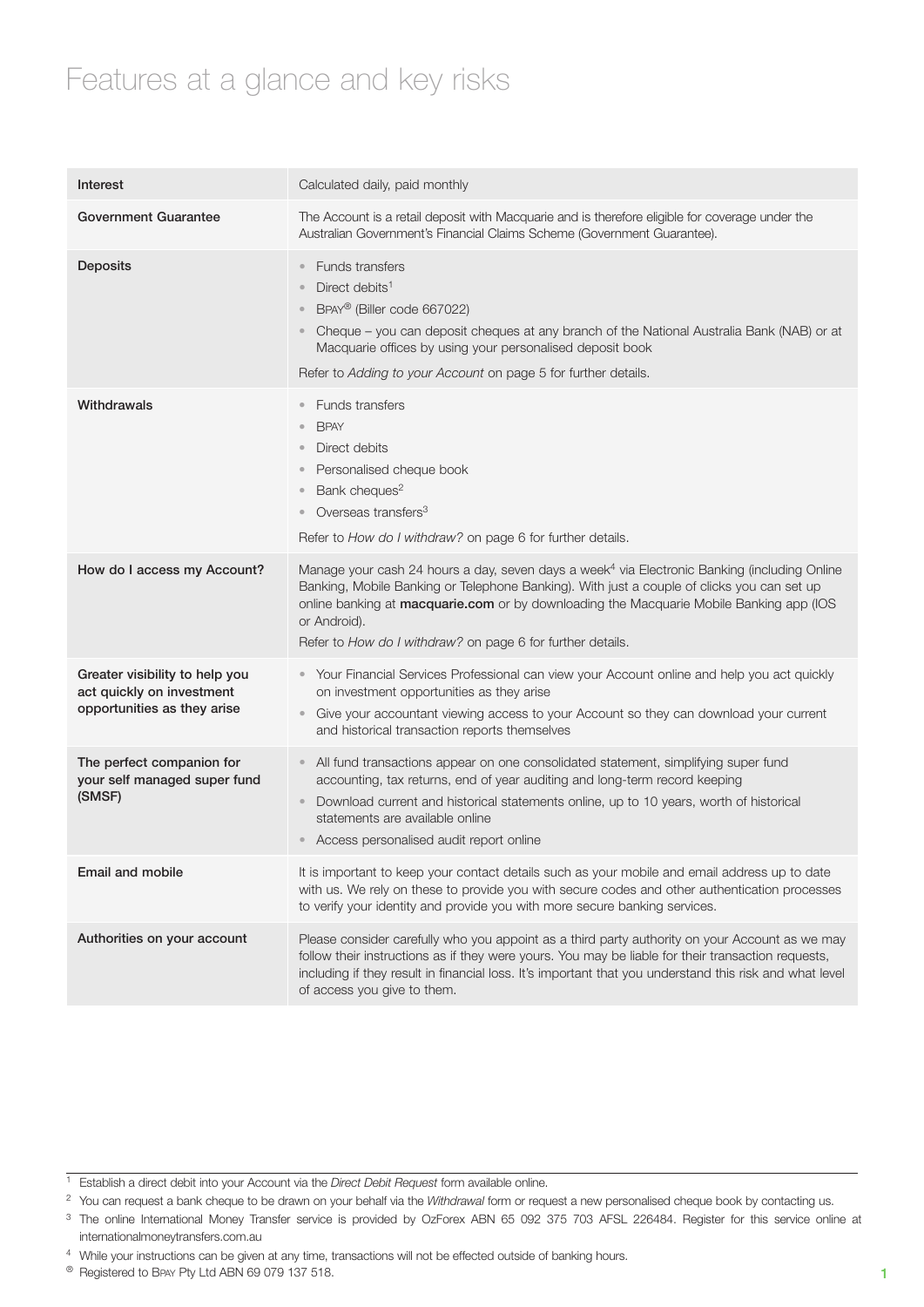### Online flexibility and control

Our online Electronic Banking service helps you stay in control of your cashflow 24 hours a day, seven days a week.

- View your available balance and statements online, including your annual tax summary.
- Transfer funds easily to any Australian account.<sup>5</sup>
- Setup recurring payments.
- Pay your bills using BPAY.
- Transfer money overseas.<sup>3</sup>
- Download an audit report.
- Update your Account details.<sup>6</sup>

### Efficient cashflow management strategies

The Account provides services and reporting tools to make it simple for you to monitor and manage your cashflow in one central system, which means you may reduce account fees incurred elsewhere. You and your Financial Services Professional can have a comprehensive view of your position and act on investment opportunities immediately.

### The perfect companion for your SMSF

The Account is an ideal cashflow management system for your SMSF, providing the flexibility and control to help you manage your fund's transactions. Detailed online reporting and the ability to download current and historical statements also simplifies the extensive administration responsibilities that come with having an SMSF.

### The centre of your investment portfolio

The one account allows you to move funds in and out within an environment of complete visibility and control.

The Account offers an efficient way to facilitate your investments. With an extensive range of features and services, the Account may be the ideal cash account for consolidating your cash and establishing an efficient cashflow management system.



<sup>5</sup> Please refer to our *Fees, limits and lodgement times* for current limits on transfers.

<sup>6</sup> You can update your address and contact numbers online.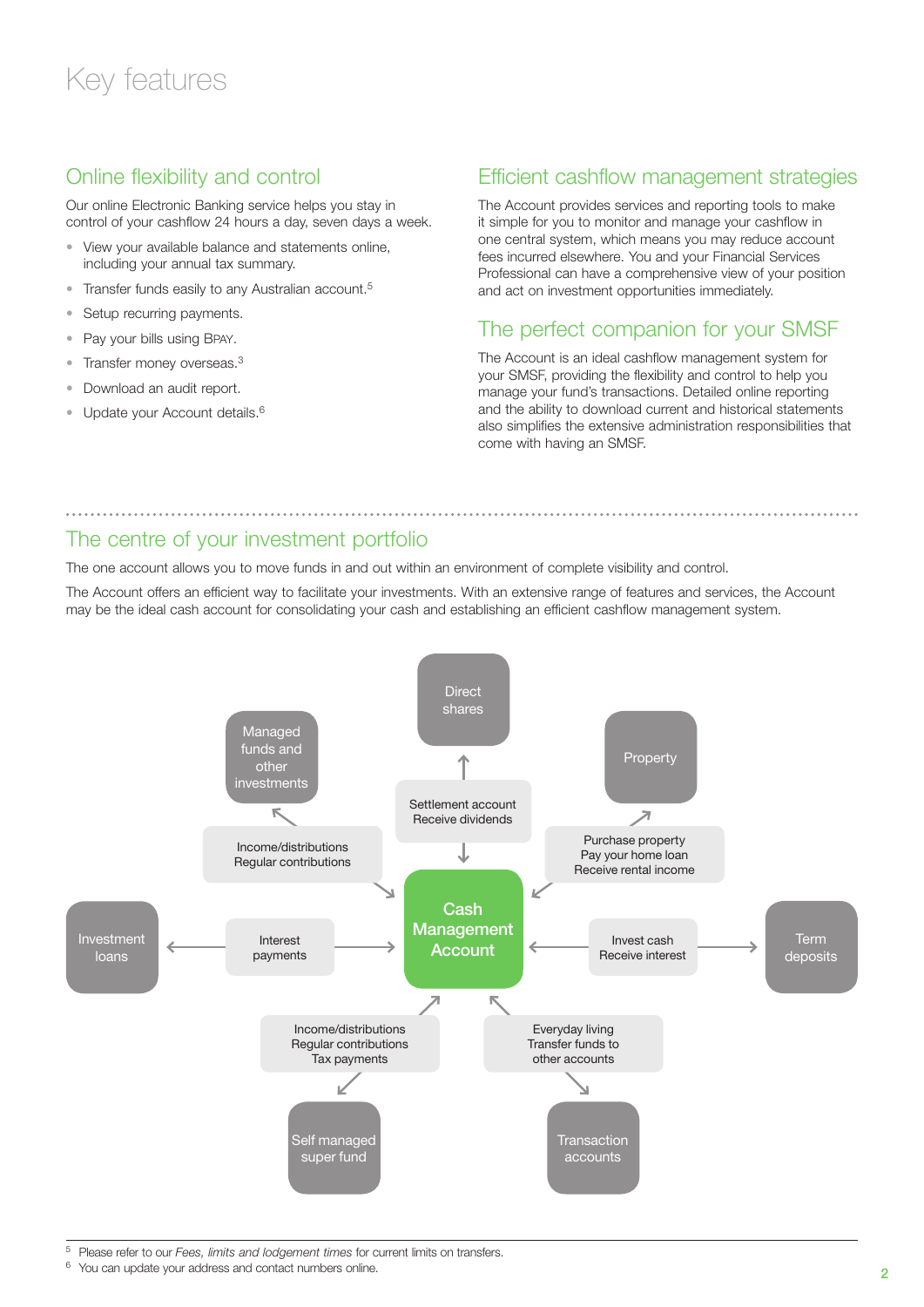### Opening an Account

To open an Account:

1 Read this Product Information Statement, the *Further Information Guide* and the *Fees, limits and lodgement times* thoroughly.

2 If you have not already satisfied our requirements under the *Anti-Money Laundering and Counter-Terrorism Financing Act 2006*, each Account signatory will also need to provide identification.

3 Complete the online application process. Some applicants may be required to provide additional documentation.

Make your initial deposit by either direct debit or funds transfer.

### You and your Financial Services Professional work closely together

If you have a Financial Services Professional, they may be critical to the ongoing management of your Account. Your authorised Financial Services Professional can obtain Account information and we will attempt to contact them in the first instance if any follow up is required on your Account. Your Financial Services Professional is also able to assist you with any queries you may have regarding your Account.

You choose and appoint your Financial Services Professional. Unless your Financial Services Professional is a representative of a Macquarie Group company, no Macquarie Group company is responsible for the acts or omissions of your Financial Services Professional. You can choose whether your Financial Services Professional can transact or only view your Account. See page 4 for more information.

### Joint Accounts

If you open an Account with more than one person, you are all liable jointly and severally for transactions, fees and costs on the Account. As a result, all joint Account holders must authorise the application form to set up the Account operating instructions. For example, 'any one of us to sign' or 'any two of us to sign'. Should you wish to alter the Account operating instructions in the future, you should notify us in writing, in accordance with the signing instructions of your Account.

We may accept a cheque into a joint account which is payable to any one or more of the joint Account holders. If there is a dispute about the authority to operate the Account, we reserve the right to permit operation on the Account only when all joint Account holders have authorised the instruction. When an Account is held in joint names and one Account holder dies, the credit balance in the Account will be treated as owing to the surviving Account holders.

### Advisory firm remuneration

If your Account was set up prior to 1 July 2014 by a financial services provider which introduced you to the Account, an amount of commission based on your average Account balance each month as set out in the table below will generally be paid.

| <b>Broking and advisory</b><br>firm remuneration       | Percentage (%) per annum<br>(inclusive of applicable GST) |
|--------------------------------------------------------|-----------------------------------------------------------|
| ABN provided <sup>7</sup> and<br><b>GST</b> registered | $0.275%$ pa                                               |
| ABN provided <sup>7</sup> , not<br>registered for GST  | $0.25%$ pa                                                |

If your Financial Service Professional moves to a new financial services provider, they can request to transfer this commission to their new firm.

We pay commission to certain Financial Services Professionals at no extra cost to you. We can also draw on our own resources to provide product and marketing support to these firms.

We will not make these payments in certain circumstances, including where there is a legal impediment or prohibition, including under Future of Financial Advice reforms (FOFA), on us making such payments.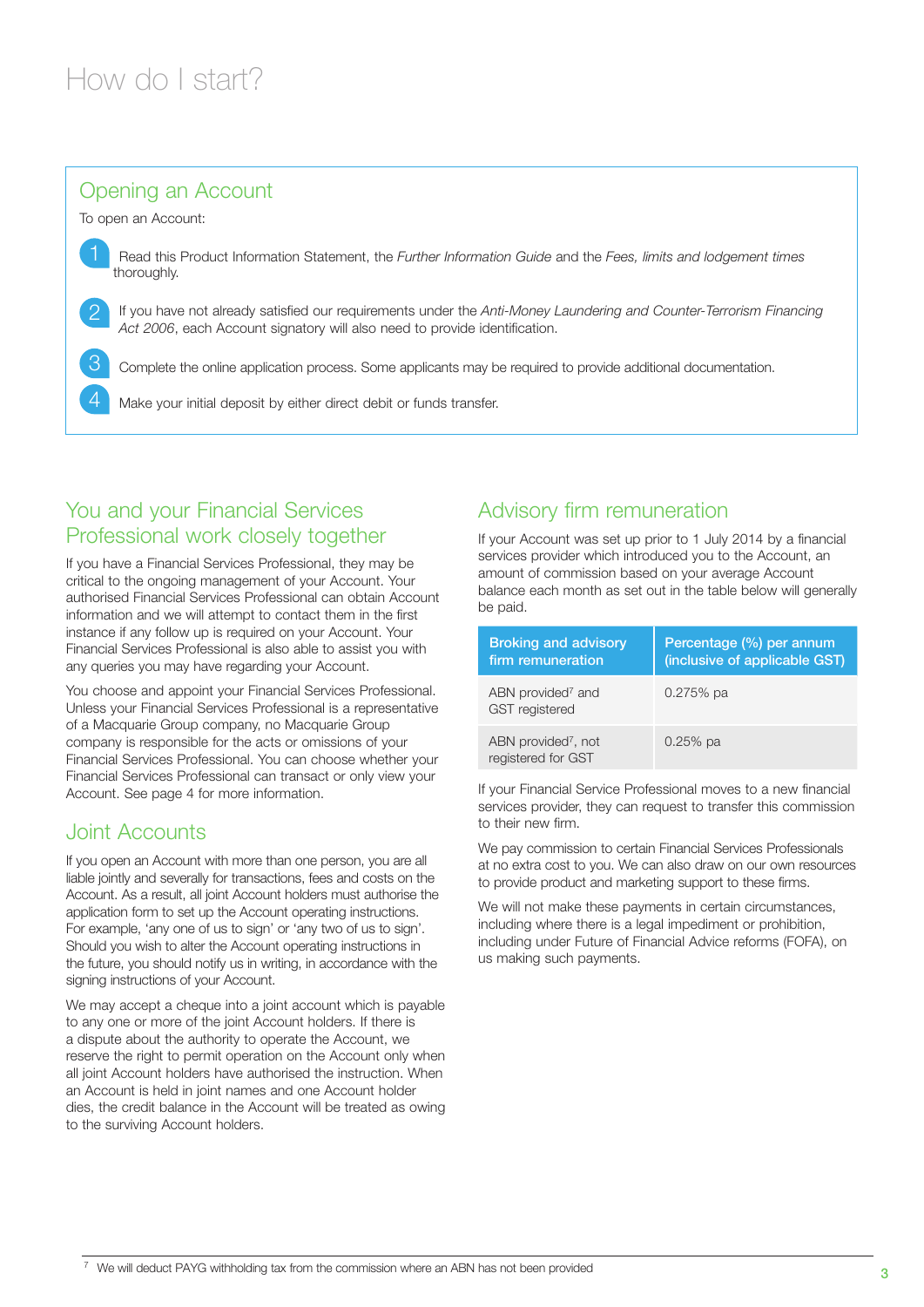### Authorising a third party to access your Account

### Third Party Authority

You can appoint another person or company to have access to and operate your Account by completing the *Third Party Authority* form available online.

You can arrange to have the authority of any third party appointed by you revoked at any time by calling us on 1800 806 310. We will update the authority in accordance with the signing instructions of your Account.

You may nominate the type of access rights the third party will have to your Account. This may include:

- *Enquiry Authority* enables a third party to enquire on your Account
- *Fee Authority* enables you to authorise a third party such as your Financial Services Professional to withdraw their fees from your Account
- *Government/Tax Payment Authority* enables you to authorise a third party to make payments on your behalf to certain government departments or agencies
- *General Withdrawal Authority* enables a third party to make withdrawals from your Account for any purpose
- *Authorised Signatory* enables a third party to have General Withdrawal Authority access. In addition, it enables them to close your Account or make changes to your Account such as changing your contact details. This excludes changes to signing instructions on your Account and the appointment of other authorised signatories, and
- *• Limited Third Party Authority*  enables a third party to establish a new Macquarie Bank Term Deposit in the same name as your existing Account and allow funds to be debited from that Account.

#### Adviser Initiated Payments

This is an Electronic Banking service provided by us that enables your Financial Services Professional to initiate and complete payments from your Account when required, with your consent, via the use of a secure code we send to you which must be provided to them verbally.

Refer to the *Further Information Guide* for more details.

### What interest do I receive?

For the current interest rate(s) applicable to you, please visit [macquarie.com/personal](www.macquarie.com/personal), contact your Financial Services Professional or check your statement. Your interest is calculated daily and paid monthly. Refer to the *Further Information Guide* for more details.

### Taxation<sup>8</sup>

#### Tax File Number (TFN), Australian Business Number (ABN), or exemption reason

Our collection of your TFN is authorised, and its use and disclosure is strictly regulated, by tax laws and the *Privacy Act*.

You may quote your entity's ABN as an alternative to its TFN if you are opening the Account for purposes related to that entity's business. An Australian Company Number (ACN) cannot be quoted in lieu of a TFN/ABN. If only an ACN is provided tax may be withheld at the top marginal rate (plus Medicare Levy).

You do not have to provide us with your TFN, and declining to do so is not an offence. If you do not quote your TFN (including all TFNs for joint accounts), ABN, or claim an exemption, tax may be withheld from the interest paid to you at the highest marginal tax rate (plus Medicare Levy).

For more information about the use of tax file numbers, please contact the ATO.

#### Non-residents

If you are a non-resident of Australia for taxation purposes, you must provide us with your overseas residential address.

Tax may be withheld on the interest you earn on your Account if you are a non-resident of Australia.

### Incomplete applications

In cases where your application is incomplete or you have not provided all necessary information in order for us to fulfil our due diligence obligations under applicable antimoney laundering laws, taxation laws, rules and subordinate instruments and/or Macquarie internal policies and procedures, we will be unable to complete the application and will open your Account only when we receive all required information. We will return your deposit to you along with all interest earned on it while it is held by us, within 30 days of receiving it, should we be unable to open your Account within that time (including for any of the above reasons).

> For more information about the use of tax file numbers, please contact the ATO.

<sup>8</sup> Macquarie Bank Limited does not give, nor purport to give, any taxation advice. The application of taxation laws depends on a client's individual circumstances. Accordingly, you should seek independent professional advice on taxation implications before making any decisions about a financial product or class of products.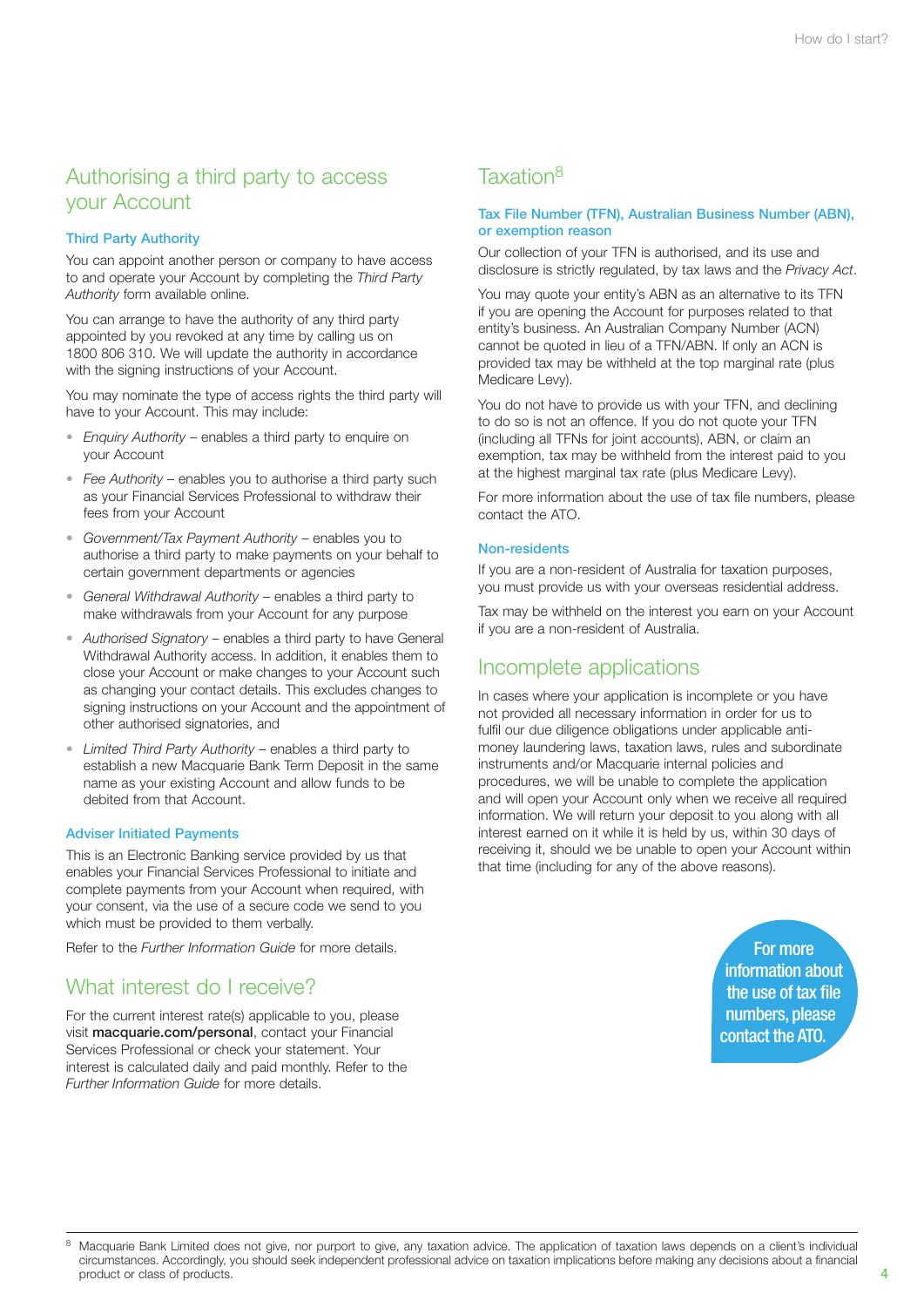There are a number of convenient ways to add to your Account.

### Direct debits

Use this facility to easily set up automatic regular deposits into your Account from external accounts in the same name.

The minimum direct debit amount is \$250 per transaction which can be set up for a specific period or continued indefinitely and you have a choice of frequency – once-off, weekly, monthly, quarterly, half-yearly or yearly.

To establish a direct debit for deposits into your Account from an account with another financial institution simply complete the *Direct Debit Request* form available online. To reduce or cancel a Direct Debit, you or your Financial Service Professional can simply contact us on 1800 806 310.

### Depositing your dividends and other income

Have your dividends and other income such as pensions, unit trust distributions and interest paid directly into your Account. There is no minimum amount for these electronic deposits, after you have opened your Account.

You cannot deposit cash (notes and coins) or third party cheques into your Account.

### **BPAY**

To send funds to your Account via BPAY, contact the financial institution holding the funds, which must be a BPAY payer. Using your Electronic Banking service, enter the following numbers:

- Biller code 667022
- Reference number your Account number

Please note: BPAY deposits take up to three Business Days to clear.

### Paying into your Account

You can transfer funds into your Account from other financial institutions by requesting them to transfer funds on your behalf and giving them your Account details (BSB and account number). Our BSB is as follows:

Branch (BSB) number: 182-512

### Deposit books and cheques

You can be provided with a personalised deposit book by contacting us. If you have used all of the deposit slips in your deposit book, a new deposit book will be issued upon request. Fees and charges may apply. You can also access deposit slips online free of charge.

You can deposit cheques at a Macquarie branch. All Cheques must be made payable to the Account holder (or one of the Account holders if there is more than one).

### Deposits through National Australia Bank (NAB)

You can deposit cheques at any participating NAB branch by using your personalised deposit book. Cheques must be in Australian dollars (AUD).

NAB does not accept cash deposits or third party cheques on our behalf. Accepted cheques take three Business Days to clear.

Please do not use the Express Cheque Deposit facility at NAB branches.

### Deposits from overseas banks

#### Transfers organised via an overseas bank

You can transfer funds to your Account from overseas in Australian dollars (AUD), or by bank draft in AUD. When sending in funds transfers please instruct the sending bank to quote our SWIFT code:

### MACQAU2S XXX

#### Overseas bank cheques

You can deposit a cheque drawn on an overseas bank provided you send it directly to us. Cheque clearance can take in excess of eight weeks and you will incur a fee from Macquarie (refer to the *Macquarie Cash Management Account fees, limits and lodgement times* for applicable fees) and possibly additional fees from overseas banks. You will need to endorse the cheque to 'Macquarie Bank Limited' and complete a *Foreign Currency Cheque Deposit* form prior to the cheque being accepted. This form is available online.

If you deposit foreign currency you will be exposed to currency fluctuations. Macquarie has no control over the rate you will receive.

Forms are available online [here.](https://www.macquarie.com.au/mgl/au/advisers/products-platforms/tools/forms#GDtabs-0-1)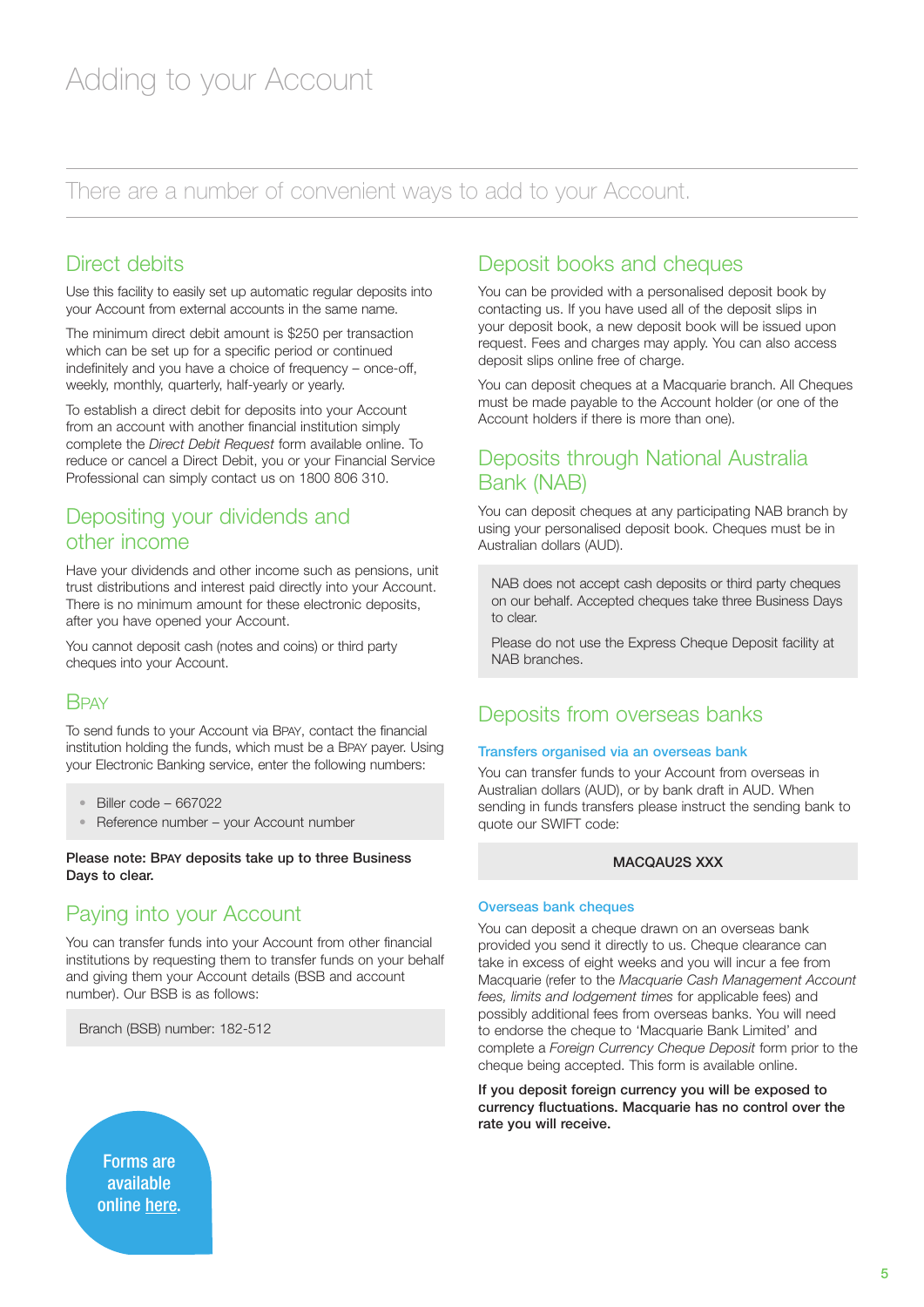The Account offers a range of options which enable you to access your funds quickly and easily. We will issue Login Details for our online services.

### Electronic Banking

Macquarie Electronic Banking allows you to:

- transfer funds to any Australian bank account up to a set limit per Business Day by entering the account number and BSB online
- use BPAY to make payments. BPAY limits can vary between financial institutions, you should check the limits before making a payment
- set up once-off or recurring payments and maintain scheduled payments.

When available, you can also authorise your Financial Services Professional to initiate online withdrawals from your Account to an externally linked bank or building society account as nominated by you on your application form.

All this can be done 24 hours a day, seven days a week. Simply visit **[macquarie.com](macquarie.com.au)** and log in. While your instructions can be given at any time, transactions will not be effected outside of cut off times. Refer to the *Further Information Guide* and the Fees, limits and lodgement times for details.

## Telephone Banking 133 275

Telephone Banking offers quick and easy access to your account over the phone. It allows you to pay your bills with BPAY and transfer funds to nominated account(s). Telephone Banking is available 24 hours a day, seven days a week.

Simply enter your Macquarie ID and PIN, and Telephone Banking guides you through the selections with simple instructions. While your instructions can be given at any time, transactions will not be effected outside of cut off times.

### Other withdrawals

Fees and charges may apply to certain non electronic withdrawal requests made by you. Please note that we do not generally allow cash withdrawals from your Account. Refer to the *Macquarie Cash Management Account fees, limits and lodgement times* for details.

### Electronic Banking security

When you first log in to electronic banking, you'll be prompted to change your password.

You should keep your Secret Code secret and secure against unauthorised use. You may be liable for unauthorised transactions if you do not do this – see the *Further Information Guide* for details.

You should always keep your computer and mobile device up to date with anti-virus and anti-spyware software, set up with firewall protection and scanned regularly. Avoid using shared computers (eg at an internet cafe) as you may be unable to check whether the latest anti-virus software has been installed. We recommend that you only use Electronic Banking if you are sure your virus protection is up to date.

Contact us immediately on 1800 806 310 if:

- you find an unauthorised transaction
- you suspect that someone has gained access to your Secret Code or is using your Secret Code without your authorisation, or
- your Secret Code, computer or mobile device becomes lost or stolen.

### Recurring payments

You can set up a funds transfer to make the same payment each week, fortnight, month or quarter, such as a mortgage repayment. Payments can be easily set up and maintained online through Electronic Banking. Alternatively, please complete a *Recurring Payment Authority* form available online.

Refer to the *Further Information Guide* for more information.

### Direct debit requests

You can authorise a person or organisation to withdraw from your Account to arrange payment for expenses such as credit cards and other bills. To arrange this you will need to contact the receiving institution.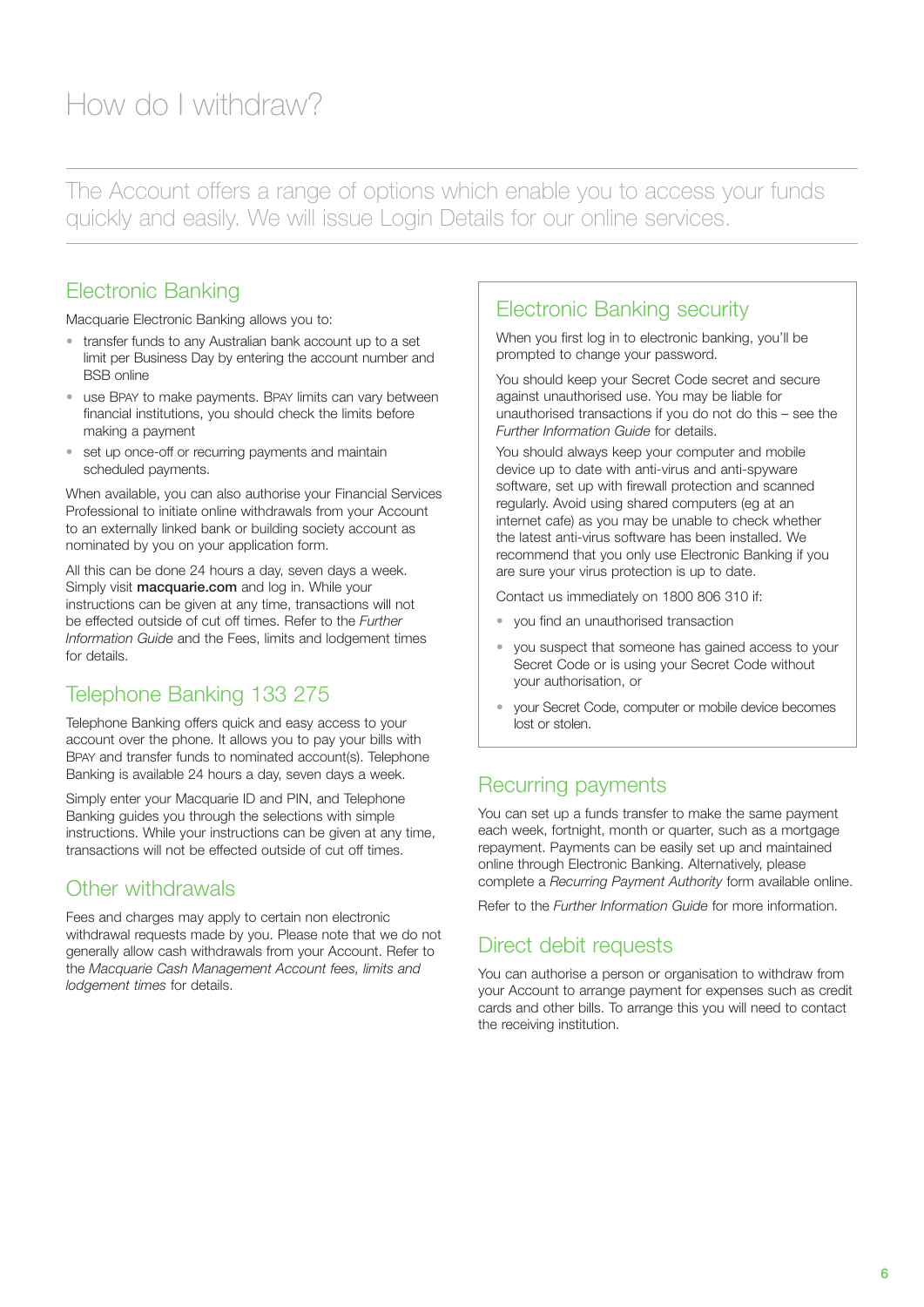### Using your cheque book

You can order a cheque book by contacting us. Fees and charges may apply.

If you require the funds to be cleared prior to the standard three Business Days you may do so by requesting a special clearance on the day of deposit.

#### What is the effect of crossing a cheque?

Crossing a cheque means drawing two parallel lines across the face of the cheque. When you cross a cheque, you are telling the bank that the cheque must be paid into an account with a financial institution and not cashed.

#### What is the meaning of "not negotiable"?

The words "not negotiable" between two parallel lines across the face of a cheque protects the true owner of a lost or stolen cheque. The effect is that, where the cheque is transferred, the person who ultimately obtained the cheque has no greater rights than the person who transferred it. For example, if your cheque has been stolen and passed by a thief to an innocent person, you will be able to recover the amount paid on your cheque from the innocent person (or the thief if they are found) – this is because the thief has no rights to the cheque and therefore has passed no rights to the innocent person.

#### What is the meaning of "account payee only"?

These words on a cheque are a warning to a financial institution with which the cheque is deposited that the cheque should be paid only to the person named in the cheque as payee.

#### What is the significance of deleting "or bearer"?

The words "or bearer" mean that (except in the case where the cheque is crossed and must be collected by a financial institution) the financial institution on which the cheque is drawn has authority to pay it to any person in possession of it (even if that person found it or bought it) unless the financial institution has reason to suspect that the cheque might have fallen into the wrong hands. If you delete these words, the cheque becomes an "order" cheque.

If a cheque is an "order" cheque then (except in cases where the cheque is crossed and must therefore be collected by a financial institution) the financial institution on which the cheque is drawn should only pay it:

- a. to the named payee, or
- b. to any other person to whom the named payee, by endorsing the cheque on the reverse side, has ordered it to be paid.

When you fill out a cheque you need to do so carefully so it can't be subsequently altered easily by someone else.

Refer to the *Further Information Guide* and the *Fees, limits and lodgement times* for details.

### Bank cheques

To organise a bank cheque from your Account payable to another party you can contact us or complete the *Withdrawal* form available online.

### Account closure

You can ask us to close your Account at any time by contacting us (conditions apply) or sending us a request in writing. We may in our discretion require both Account holders to provide instructions to close a joint account. Before we agree to close your Account, you must pay any amount which may be owing to us.

If we close your Account, we will pay you the remaining balance of your Account along with any accrued interest after all transactions and fees and charges have been debited to your Account.

If your Account is closed, you will be liable for any transactions that were not processed, or that occur after the Account is closed. You are also liable for any unpaid fees or other costs associated with your Account.

If your Account is closed, make sure you notify anyone who either directly debits or credits your Account.

### Fees, limits and lodgement times

Fees and charges may apply for certain services. These fees are payable when you request such services and are debited from your Account.

Macquarie has lodgement and cut off times which refer to the latest time that a valid transaction request can be submitted, modified or cancelled to allow for same day processing. Any requests that are unclear, incomplete or require additional information may delay the processing.

Refer to the *Further Information Guide* and the *Fees, limits and lodgement times* for more details.

### Increases or changes to fees and charges

We reserve the right to increase fees and charges and to introduce new fees and charges. Refer to the *Further Information Guide* for more details.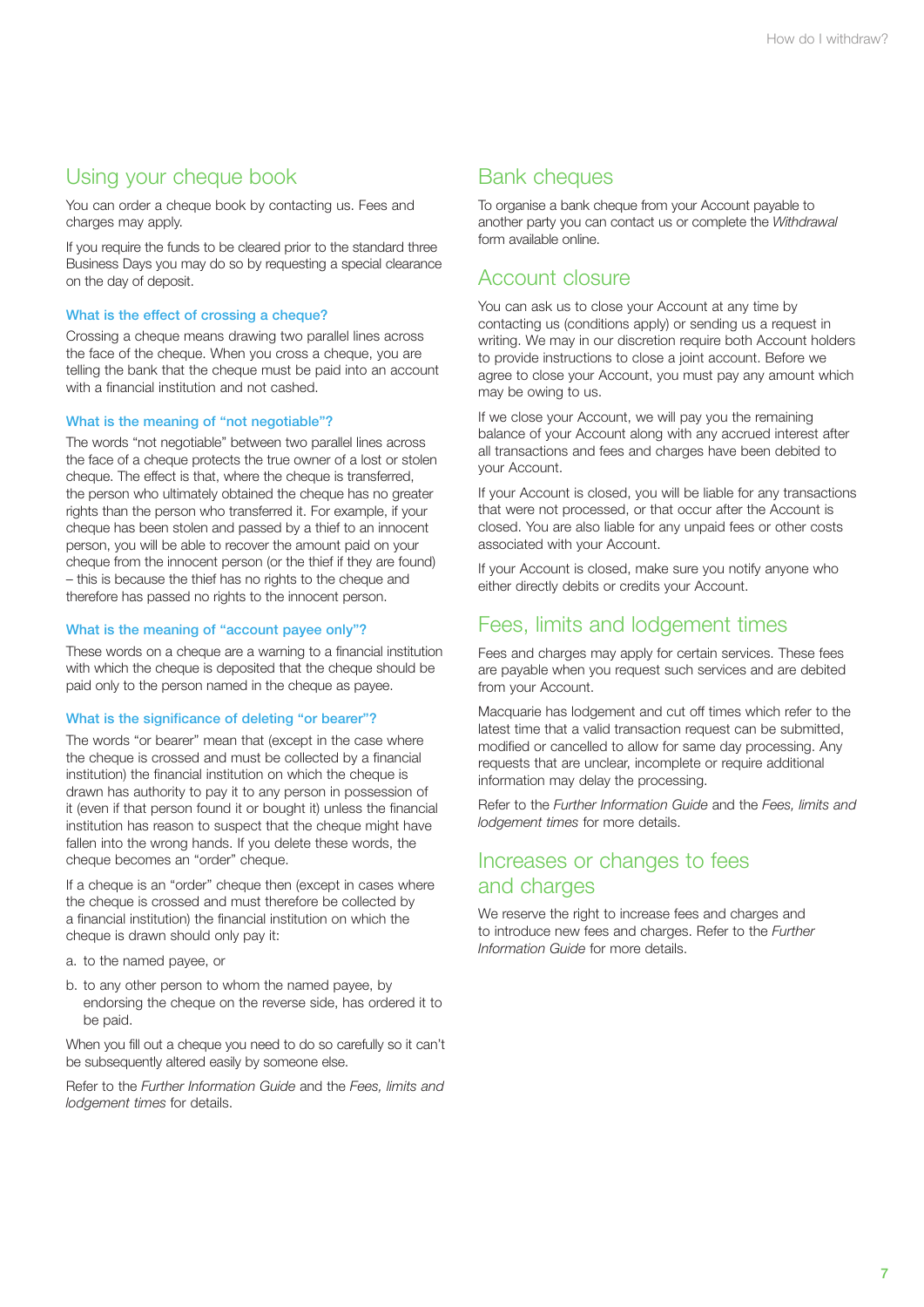You can access information relating to your Account 24-hours a day using Electronic Banking.

### Further information

We advise that you carefully read this PIS and accompanying *Further Information Guide*. It includes information dealing with:

- privacy a statement of how we will handle personal information we collect about you, and your rights in relation to this information
- terms and conditions how you operate your Account, authorise others to access your Account and transact online.

### **Complaints**

We have procedures in place to properly consider and deal with any complaints within 45 days of receipt. If you are not satisfied with our response to your complaint, then you can ask our Customer Advocate to review your matter.

#### The Customer Advocate

Macquarie Bank Limited GPO Box 4294 Sydney NSW 1164 Tel: 1800 898 307 Email: [customeradvocate@macquarie.com](mailto:customeradvocate@macquarie.com)

We are a member of the Australian Financial Complaints Authority (AFCA). AFCA provides independent financial services complaint resolution that is free to consumers.

Contact AFCA and make a complaint at the following address, quoting membership number 10019:

#### Australian Financial Complaints Authority

GPO Box 3 Melbourne VIC 3001 Tel: 1800 931 678 (free call) Email: [info@afca.org.au](mailto:info@afca.org.au) Website: <www.afca.org.au>

### Telephone recording policy

You should be aware that we may record all of our phone conversations with you and your Financial Services Professional relating to your Account. By applying for an Account, you consent to this recording and its use (or any transcript of the recording) in any proceedings that may be commenced in connection with your Account and you acknowledge that we are not obliged to maintain copies of such recordings or transcripts for your benefit. When calling, please let us know if you do not want your conversation to be recorded.

### **Statements**

You can view and print your statements online. Statements are made available on a half-yearly basis, or more frequently if requested. You can also choose to receive printed statements (fees and charges apply). Please refer to the *Fees, limits and lodgement times* for details.

You should check the entries on your statement carefully and promptly report any error or unauthorised transaction to us. If you have any queries on transactions included in your statement please contact us.

> You can **access** up to 10 years' of historical statements online.